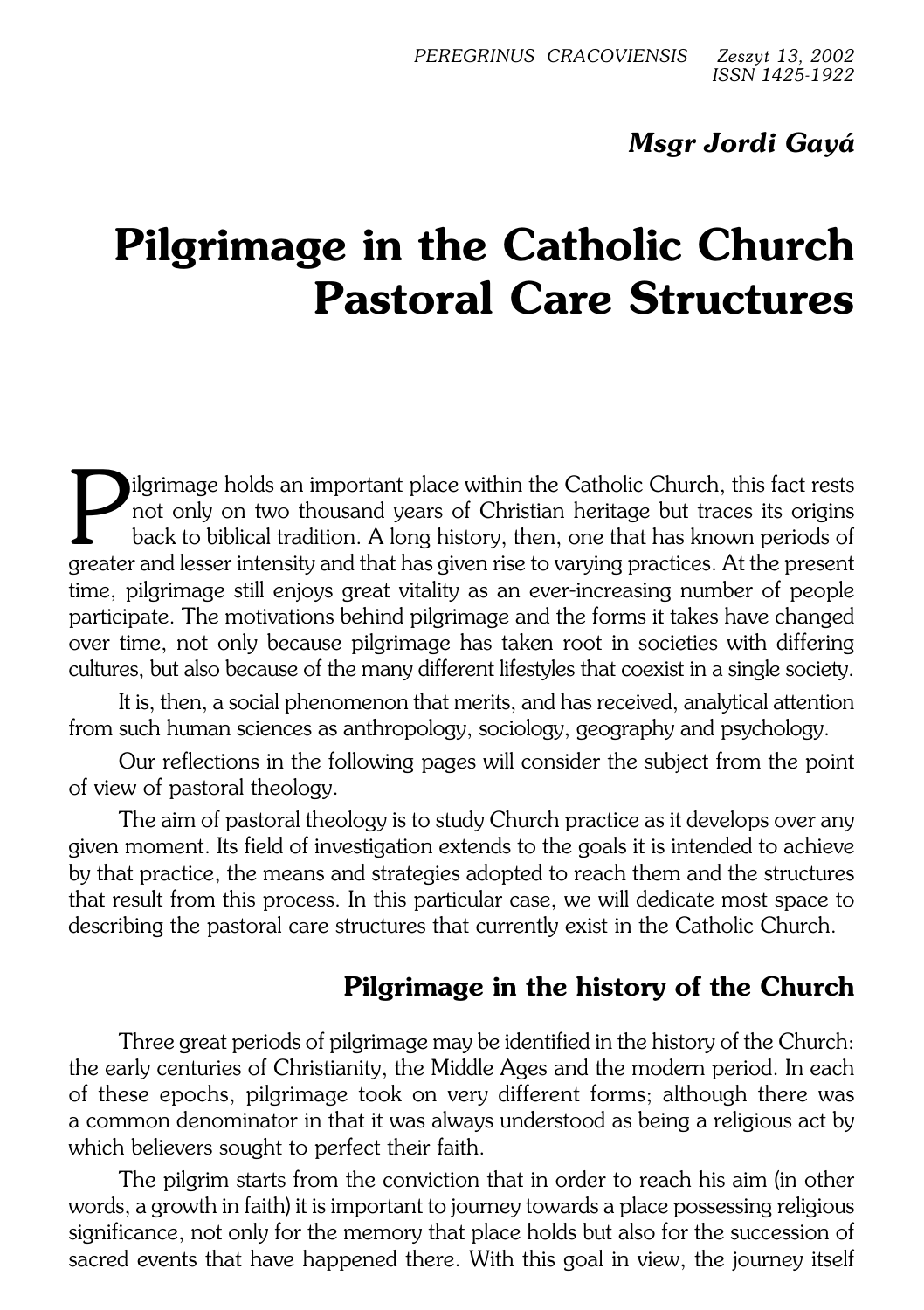acquires meaning for the pilgrim, and its very structure of successive stages already fulfils the aim he set himself, i.e. what we indicated above as an increase in faith.

From the pilgrim's standpoint, this growth in faith acquires concrete form in significant dimensions that are specific but that nonetheless have globalising force. In other words, the real circumstances of the pilgrim's religious life determine a standpoint that favours one of the various dimensions that constitute faith, such as thanksgiving, celebration, penitence or meditation. In each case, the favoured dimension is considered sufficiently fruitful as to animate the entire life of the believer. For this reason, within the diversity of motivations and expressions that may be encountered in pilgrimage, the common and ultimate reason is that of a growth in faith.

No explicit definition of pilgrimage is to be found in the official documents of the Church although it is indicated as being one form of expression for the piety of the faithful. For example, in the *Code of Canon Law*, the Shrine is indicated as the place to which the faithful go on pilgrimage "by reason of special devotion".<sup>1</sup> For its part, the *Catechism of the Catholic Church* mentions pilgrimage as being one of the "forms of piety and popular devotions among the faithful"<sup>2</sup> while a similar interpretation is given in a recent, published by the Congregation for Divine Worship and the Discipline of Sacraments.<sup>3</sup>

In the document, *Pilgrimage in the Great Jubilee 2000*, published by the Pontifical Council for the Pastoral Care of Migrants and Itinerant Peoples, a slightly more advanced definition is given when it is affirmed: "Lived as a celebration of personal faith, for Christians pilgrimage is a cultural expression that must be undertaken in faithfulness to tradition, with intense religious feeling and as a realisation of their Paschal existence".<sup>4</sup>

This definition fundamentally covers the practice of the Church which, practically from the beginning of her history, has had special liturgical acts for pilgrimage. Even today, in the *Book of Blessings* published following the latest liturgical reform, provision is made for liturgical acts – with their corresponding readings and prayers – for the moment of departure and arrival of a pilgrimage.

The worshipful nature of pilgrimage is not always immediately evident in the actual practices of modern pilgrimages. Nonetheless, the people who take part have a fairly clear idea that they are doing something that has special characteristics and that is different from other forms of travel, especially tourism. Although, it has to be said, for an external observer it is at times difficult to tell the difference.

In order to identify the ritual and religious elements that define pilgrimage today we should, if possible, go back to the environment in which Christians ordinarily live their faith: in essence, in the parish. Indeed, it is in the parish that all aspects of the life of faith and all the various situations experienced by Christians, from the youngest to the oldest, come together. Hence, parish life must offer a wide a range of services, it must take various initiatives and render it possible for Christians to express all aspects of their faith, from instruction to celebration, from intimate personal life to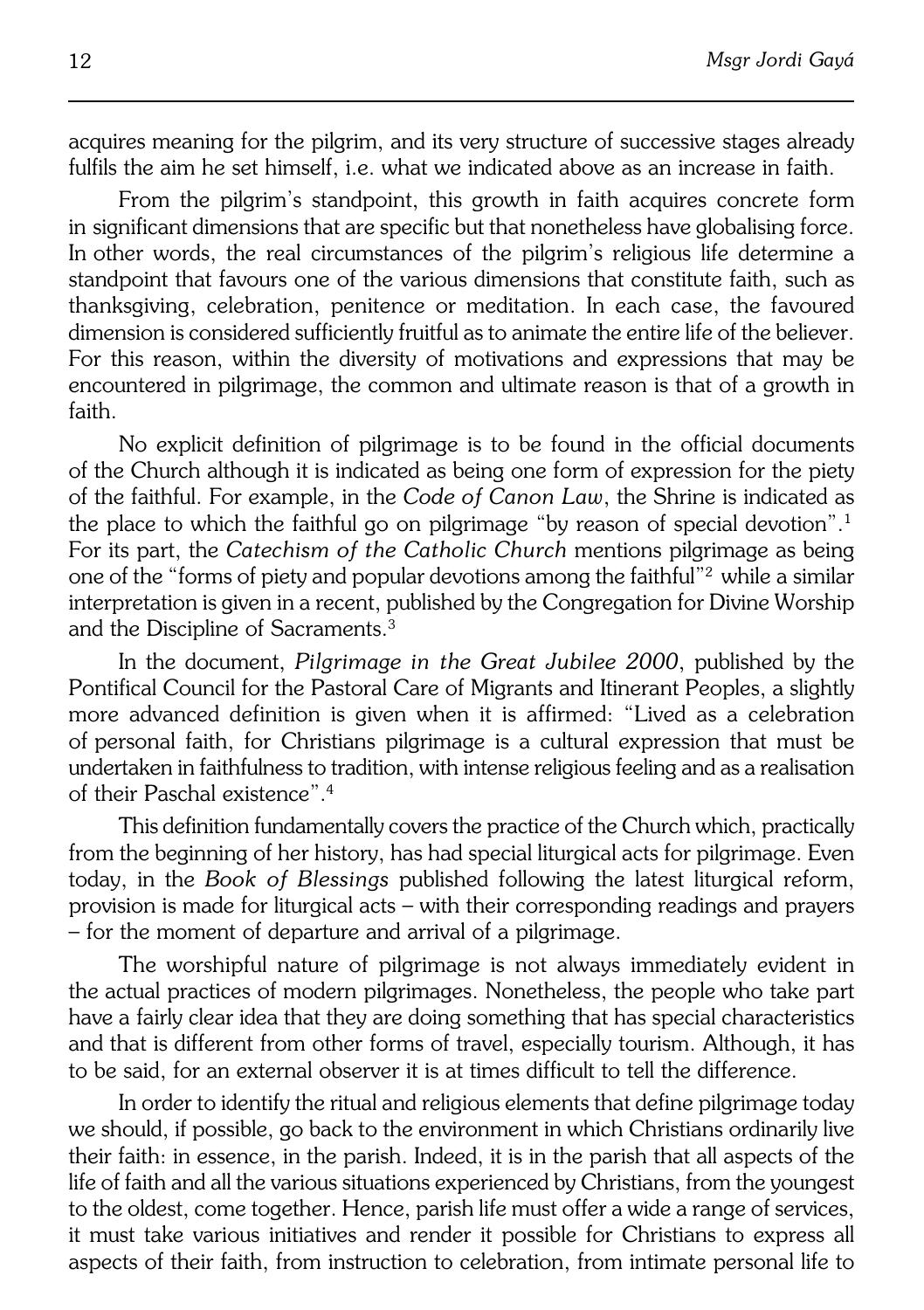group experiences, embracing both everyday routine and the most radical commitment.

From all these situations, contained within the life of the parish, the pilgrimage can commence; this is the reason for its great diversity. At times it will involve groups already formed within the parish, such as a group of young people or a group ofindividuals all dedicated to the same parish activity. At other times, a pilgrimage acquires its cohesion from the reason that gave rise to it, for example something associated with a particular date, like Lent.

In a certain sense, all this can also be applied to pilgrimages promoted by groups or communities not associated with a particular parish, including those promoted by agencies that are not, strictly speaking, ecclesial at all. In short, pilgrimages are not defined by who organises them so much as by the experience, expressed through signs and acts, of those who take part.

Furthermore, we must extend the definition to include the pilgrimage of small groups (for example families) or individuals.

#### **The pastoral care structures of pilgrimage**

The permanent presence of pilgrimage in the Church is reflected in ecclesiastical pastoral care structures that have changed over time as the motivations and forms of pilgrimage itself have changed.

Yet it must be noted that the existence of pilgrimage does not seem to have given rise to a need to create specific structures. Rather, parishes, religious orders concerned with pastoral care, apostolic movements, associations of faithful, andeven the shrines themselves have promoted and directed pilgrimages as an integral part of their general pastoral activities.

In the same way ecclesial documents, both in the universal Church and in thelocal Churches, contain abundant references to pilgrimage (guidelines for the necessary pastoral care, liturgical norms to be observed) but only rarely make indications concerning the structures that promote and organise it. One might then imagine that pilgrimage as a religious expression is considered to be part of the activity of ordinary pastoral care structures: parish, associations of faithful, pastoral work of religious orders etc.

In a few cases it is noticeable how the specific identity of a pilgrimage has given rise to a special organisation. For example, the pilgrimage of sick people to the Shrine of Lourdes gave rise to the formation of teams of helpers and, later, to a co−ordinating structure among them.

In a similar fashion, the intention of co−ordinating different initiatives within adiocese led to the creation of the diocesan Delegate or Director of pilgrimages. This figure comes into the framework of the provisions that the Vatican Council II Decree *Christus Dominus* lays down concerning the mission of bishops: "The closer collaborators of the bishop are those priests who are charged with a pastoral office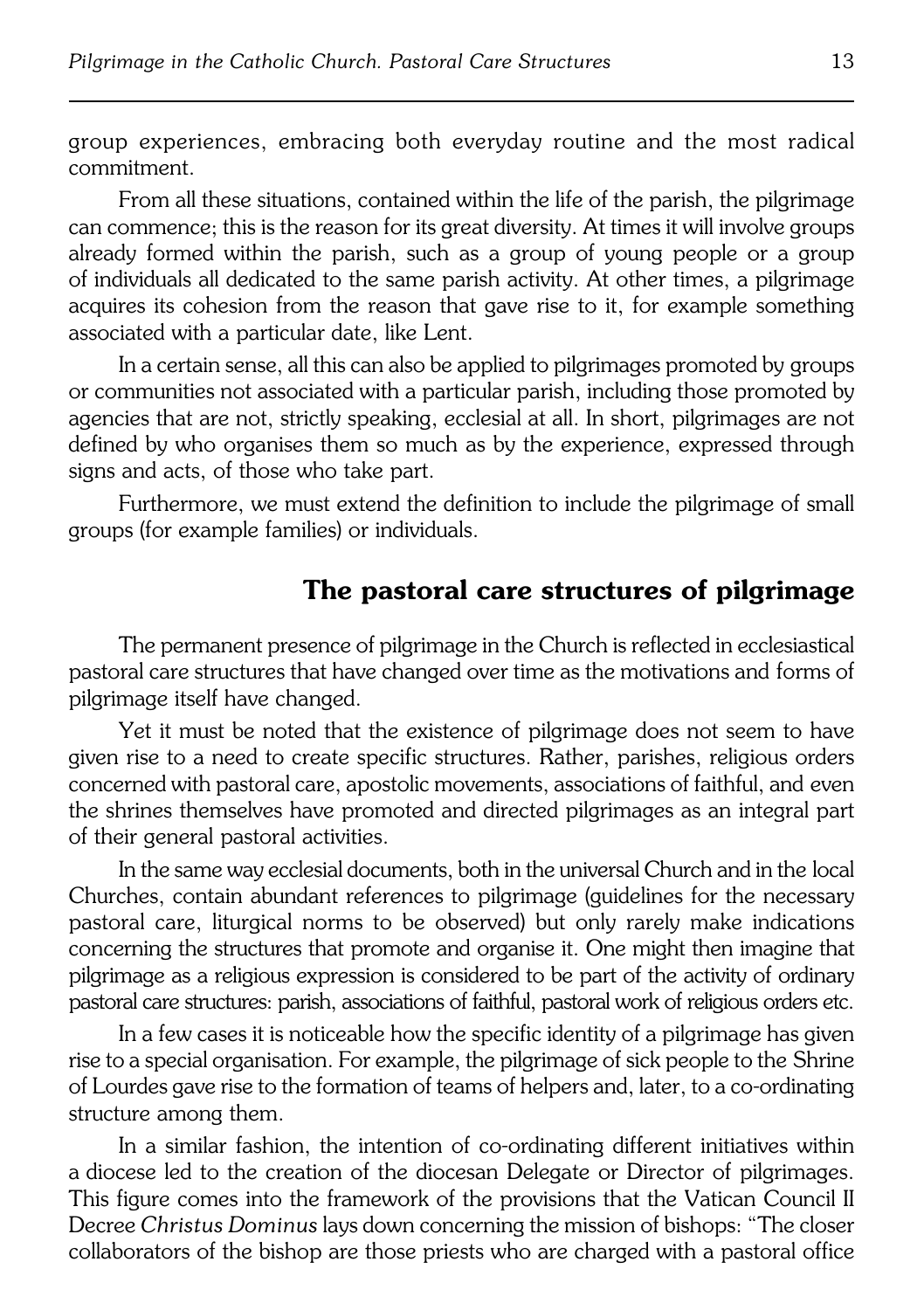In practice, the diocesan Delegate or Director of pilgrimages is not a figure that has become generally or effectively established. The initiative still remains in the hands of its traditional holders, ever increasingly assisted by specialised travel agencies, many of which have been founded by the promoters of pilgrimage themselves, especially the religious orders.

As regards the universal Church it may be affirmed that, in general, no specific attention has been given to structures for the pastoral care of pilgrimages, although the question has been included in two other important areas: the pastoral care of shrines and the pastoral care of tourism.

Regarding the first of these two aspects, we have already mentioned the recent Directive of the Congregation for the Clergy.

It could be said that, in this first aspect, pilgrimage has predominantly been considered from the point of view of the goal (the shrine); while the most recent evolutions in the practice of pilgrimages have contributed to bringing it close to the pastoral care of tourism, to the extent that, in some cases, they converge into a single pastoral care structure.

One of the primary motives for approximating the pastoral care of pilgrimages and the pastoral care of tourism is based on a traditional principle of pastoral care, the dynamics of which have been shown to have great importance for the Church's activity in the modern world. We are referring to the pastoral principle of attention for those faithful who, for a more or less prolonged period, remain far from home. In traditional pastoral care – that based on territory, or domicile of the faithful – the case of people without a home was the exception, although not one that exceeded the possibilities of pastoral care. Practically the entire history of the Church, including her most noteworthy undertakings such as conciliar provisions, is marked with examples of responses to this situation. This tradition was taken up by Vatican Council II andwas catered for in the various pastoral care figures envisaged by the current *Code of Canon Law*.

In the first half of the twentieth century, the principle of giving pastoral care to the homeless provided the foundation for a vigorous growth in pastoral care to emigrants. This activity became profoundly structured at the level both of local Churches and of the universal Church.

The same principle directed the Church's action when faced with the phenomenon of tourism, especially as it underwent the spectacular development that began in the second half of last century. Tourism thus came to be added to other forms of mobility, favoured by advancements in the means of communication and a greater facility of movement between countries. For this reason, other bodies came into being in the Roman Curia alongside the Commissions for Emigrants: an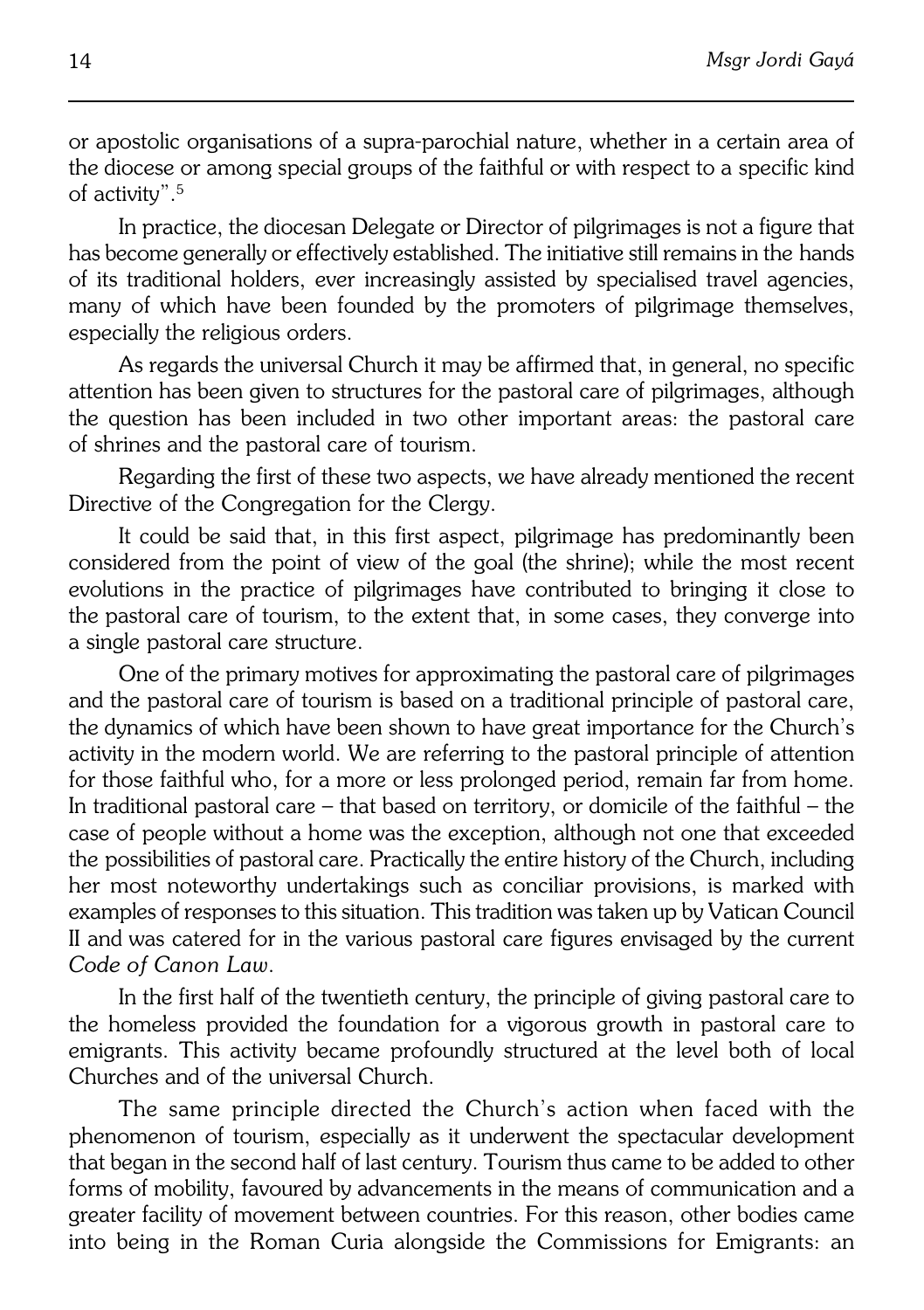International Secretariat for the Apostolate of the Sea, a Secretariat for Nomads and a Commission for the Pastoral Care of Tourism.

In 1969, the Congregation for the Clergy, of which the Commission for thePastoral Care of Tourism was a part, published the *General Directive for the Pastoral Care of Tourism*. 6 This document does mention pilgrimage, though only in a fleeting reference; in fact, the term is used to define and clarify the concept of "religious tourism". Subsequently, there is also a reference to the role of shrines in the sacramental life of the faithful as well as to their importance with respect to "non−practising tourists".

For the rest, the document makes no other allusion to the subject of pilgrimage. In our opinion, nonetheless, it would be incorrect to hold that the text considers pilgrimage to be a form of religious tourism. It is our belief that the document seeks to face a new situation: visits to religious sites undertaken for reasons that cannot simply be reduced to cultural or artistic interest. During these visits, the tourists show feelings of faith and piety, expressed in acts and, especially, in their behaviour during the visit.

This reading of the *General Directive* is confirmed by a document of the following year; the Apostolic Letter motu proprio *Apostolicae Caritatis*<sup>7</sup> which brought together the various pastoral departments concerned with mobility, creating the "Pontifical Commission for the Pastoral Care of Migrants and Itinerant Peoples". TheLetter contains two passages of interest to our subject. The first is a historical mention where reference is made to the Commission for Tourism which already existed, and tourism is defined by specifying the motivations for travel; among them, "piety".<sup>8</sup> The second passage, in outlining the duties of the Pontifical Commission being created, takes the Latin term "peregrinus" as a translation of the French term "touristes".<sup>9</sup>

There is no doubt that there is an interesting shade of meaning here, although any progress made is limited. In the context of pastoral care, in which these documents circulate, the definition of tourism on the basis of the motivation for a journey indicates a precise conception of tourism and introduces the commitment to diversified pastoral activity. It could be argued that, from the beginning, ecclesial documents concerning tourism have always defined it in relation to free time. For Catholic theology, this concept is nothing new. Certainly free time, as conceived in themodern world, is not equivalent to the traditional concept of sacred time – indeed it might even be seen as its negation or secularisation – yet theology recognises in this new phenomenon of free time an opportunity that may even favour the experience of sacred time and provide room for other religious dimensions related to the values of rest and celebration, elements also present in the experience of sacred time. For this reason one may note an almost enthusiastic reception for some forms of tourism that have arisen recently. Cultural tourism, social tourism, ecological tourism, to mention just a few, have been seen as openings for the experiencing of such religious aspects as contemplation of nature as the work of God, knowledge of humanity's religious and cultural past, promotion of solidarity etc.<sup>10</sup> With a view to these diverse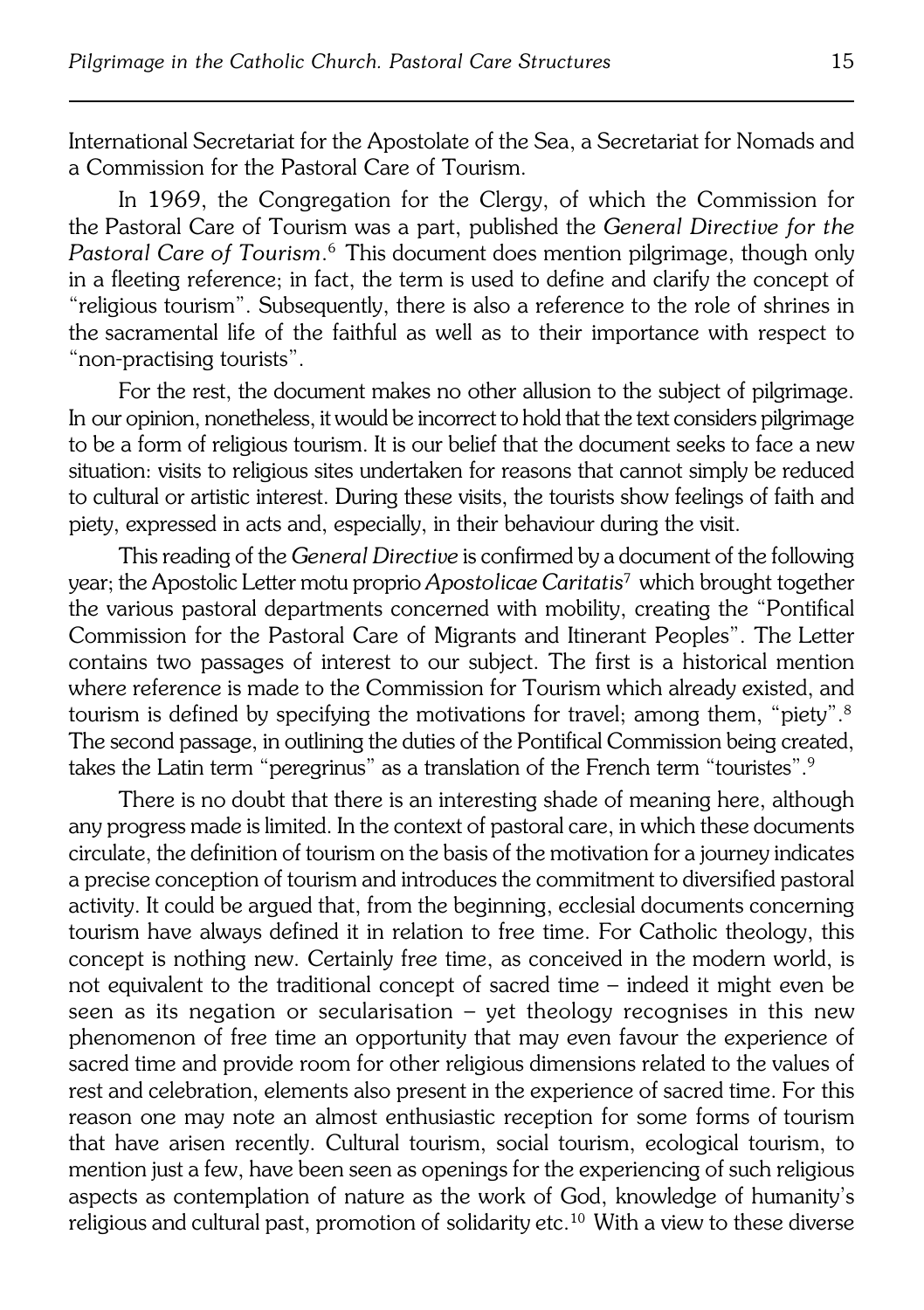possibilities, pastoral care activity has had to equip itself with specific means, thus giving rise to various diocesan and community structures.

At a later date than the documents quoted above, mention must also be made of the Apostolic Constitution *Pastor Bonus* (1988) by which the present Pontifical Council for the Pastoral Care of Migrants and Itinerant Peoples was established. The Constitution envisages the restructuring of the entire Roman Curia and can give only summary attention to the functions of the various Dicasteries. It is no surprise, then, that the reference to tourism is extremely brief. However, it should be stressed that neither the term "tourists" or "pilgrims" is used, and only the reference to the motives for travel remains: [The Pontifical Council] "works to ensure that journeys which Christians undertake for reasons of piety, study, or recreation, contribute to their moral and religious formation, and it is available to the particular Churches in order that all who are away from home receive suitable spiritual care".<sup>11</sup>

In the light of what has been said above, the expression "for reasons of piety" is clearly inclusive; it comprehends both religious tourism, which is still in want ofaprecise practical definition, and pilgrimage which, as we saw at the start, the *Catechism of the Catholic Church* includes among "forms of piety".

## **The Pontifical Council for the Pastoral Care of Migrants and Itinerant Peoples**

We have already alluded to the text by which this Dicastery of the Roman Curia was founded – a text indicating its competence in matters relating to "journeys undertaken for reasons of piety..." – and to the general pastoral objective: "in order that those far from home may enjoy adequate pastoral care".

Thus, the primary object of the Pontifical Council's activity is to promote pastoral care in specific circumstances wherein difficulties are likely to be encountered in providing adequate pastoral assistance. In the case of tourism, the situation became urgent in the period when it was a growing phenomenon among countries with aChristian tradition; and it is still an issue today when tourism, to a large extent, continues to involve movements of people from countries with a Christian tradition to countries where other religions are in the majority.

This is not, of course, the case with pilgrimage which, in principle, is supported by full pastoral assistance both before and during the time it lasts. Moreover, this pastoral assistance, as we have noted, is itself supported by parish, community and diocesan structures.

For this reason, the activity of the Pontifical Council in the field of the pastoral care of pilgrimages is principally focused on promoting an exchange of experiences between different countries, the aim being to maintain permanent observation over the circumstances in which pilgrimages are undertaken. These circumstances may depend on changes in society, or on developments in tourist structures or in the pilgrimage sites themselves.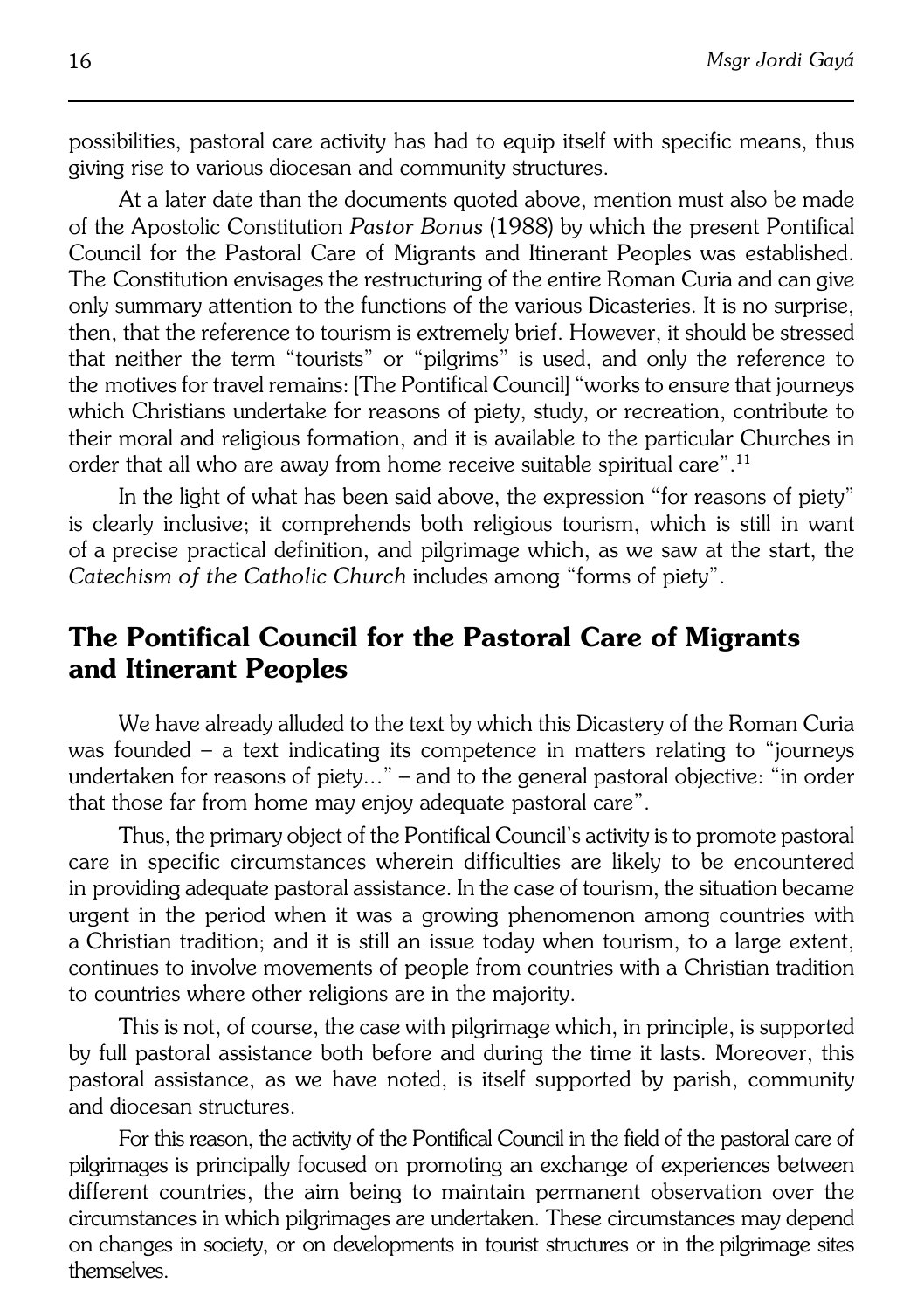As a result of following this policy, the Pontifical Council has supported or promoted the creation of fixed assemblies in different fields. Of these, mention may be made of the "European Congresses of Rectors of Shrines and Directors of Pilgrimage", held in Mariapocs (Hungary), Pompei (Italy), Montserrat (Spain), and to be held in Kevelaer (Germany); and the "Congresses of City Shrines and Sites of Pilgrimage", held in Loreto (Italy), Altötting (Germany), Częstochowa (Poland), Fatima (Portugal), and to be held in Lourdes (France).

The Pontifical Council also actively participates in meetings at a national and regional level, among which special mention may be made of the "Congresses" of theShrines of America", held in Quito (Ecuador), Toluca (Mexico), and to be held in Santiago (Chile). In February 2003, the first Congress in the Philippines for the continent of Asia is to be held.

In 1998, The Pontifical Council published the document, *Pilgrimage in theGreat Jubilee 2000*, presenting the basic doctrinal indications and pastoral guidelines for pilgrimage.

#### **Conclusion**

Pilgrimage represents a great tradition of the Church and continues to be a dynamic and living expression of the piety of the faithful. Adapted to new ecclesial circumstances, it is still a part of ordinary pastoral care in parishes, communities and dioceses in the universal Church as a whole. Supported by the ordinary framework of pastoral care, it has slowly been supplying itself with other structures as the infrastructures it uses have required it to do so (especially with specialised travel agencies), upholding the fundamental aim of always preserving the religious nature of pilgrimage.

At the present time, pilgrimage has also been stimulated by the intense mobility that characterises modern society. In some aspects, it can overlap with other activities that may be defined as religious tourism, and even with some forms of cultural tourism. These are situations that call for the necessary study and discernment by those responsible for the pastoral care of pilgrimage.

In this area, the Pontifical Council for the Pastoral Care of Migrants and Itinerant Peoples, whose general field of activity is human mobility, takes priority action to support reflection on the new situations pilgrimage must face, and to promote the appropriate pastoral activity.

#### **Notes:**

<sup>1</sup> *Codex Iuris Canonici*, cn. 1230.

<sup>2</sup> *Catechism of the Catholic Church*, 1674.

<sup>3</sup> Congregazione per il Culto Divino e la Disciplina dei Sacramenti, *Direttorio su Pieta Popolare e Liturgia. Principi e orientamenti,* Citta del Vaticano 2002, pp. 279−287.